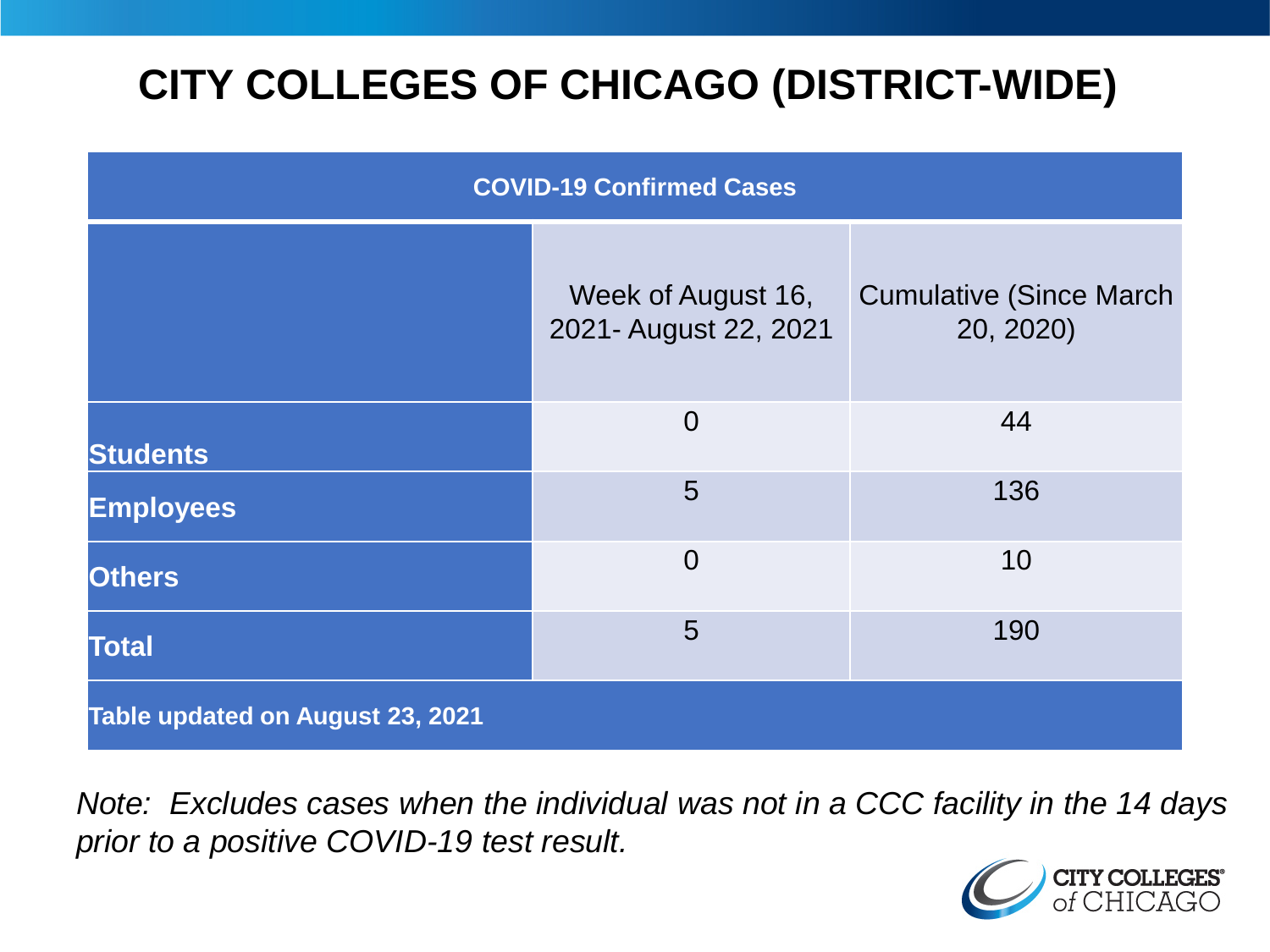### **DALEY COLLEGE**

| <b>COVID-19 Confirmed Cases</b>  |                                             |                                              |
|----------------------------------|---------------------------------------------|----------------------------------------------|
|                                  | Week of August 16,<br>2021- August 22, 2021 | <b>Cumulative (Since March)</b><br>20, 2020) |
| <b>Students</b>                  | $\overline{0}$                              | $\overline{0}$                               |
| <b>Employees</b>                 | 1                                           | 19                                           |
| <b>Others</b>                    | $\overline{0}$                              | 1                                            |
| <b>Total</b>                     | 1                                           | 20                                           |
| Table updated on August 23, 2021 |                                             |                                              |

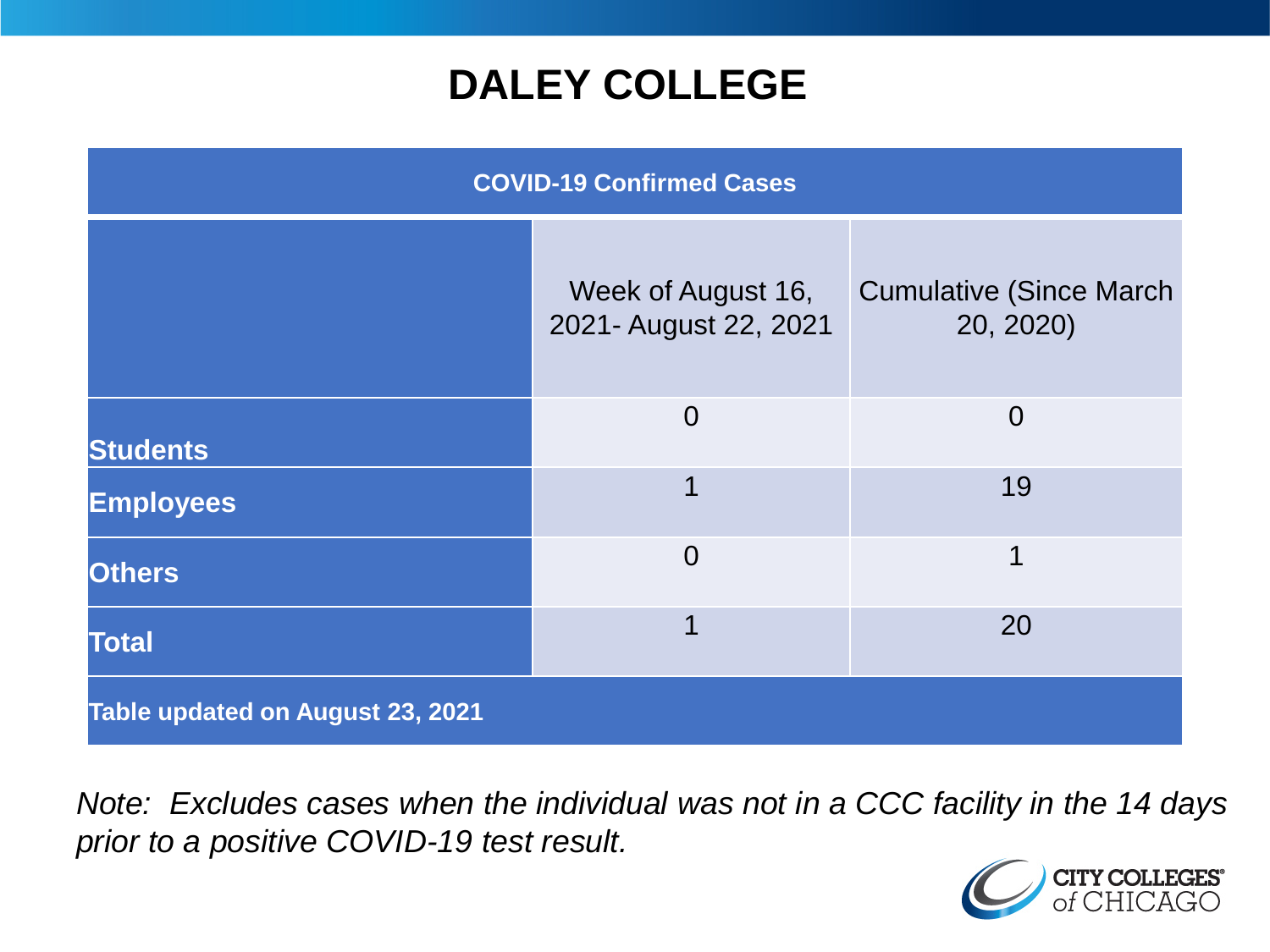### **HAROLD WASHINGTON COLLEGE**

| <b>COVID-19 Confirmed Cases</b>  |                                             |                                              |
|----------------------------------|---------------------------------------------|----------------------------------------------|
|                                  | Week of August 16,<br>2021- August 22, 2021 | <b>Cumulative (Since March)</b><br>20, 2020) |
| <b>Students</b>                  | $\overline{0}$                              | 8                                            |
| <b>Employees</b>                 | $\Omega$                                    | 11                                           |
| <b>Others</b>                    | $\overline{0}$                              | $\overline{2}$                               |
| <b>Total</b>                     | $\Omega$                                    | 21                                           |
| Table updated on August 23, 2021 |                                             |                                              |

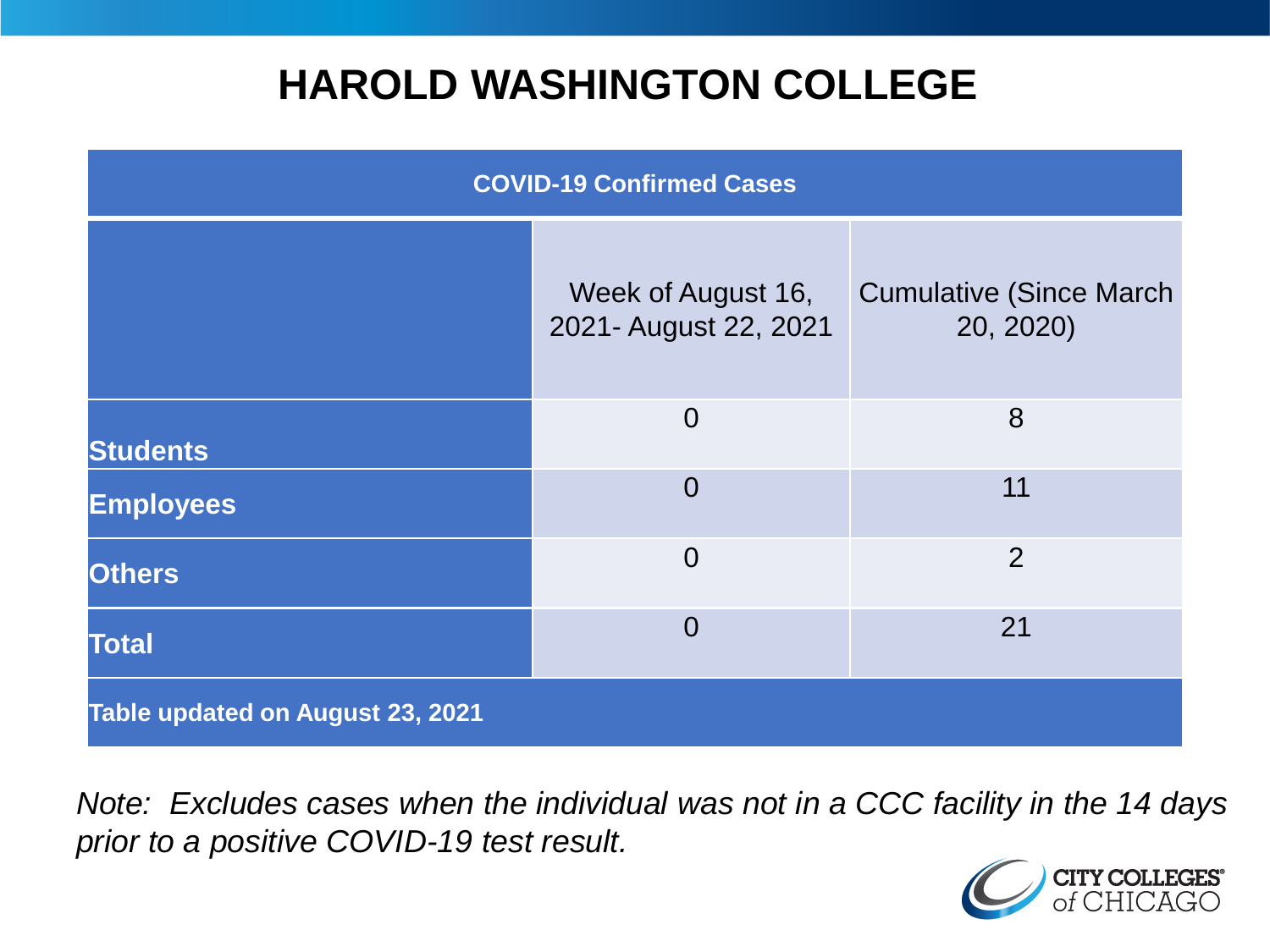### **KENNEDY-KING COLLEGE**

| <b>COVID-19 Confirmed Cases</b>  |                                             |                                              |
|----------------------------------|---------------------------------------------|----------------------------------------------|
|                                  | Week of August 16,<br>2021- August 22, 2021 | <b>Cumulative (Since March)</b><br>20, 2020) |
| <b>Students</b>                  | $\overline{0}$                              | 7                                            |
| <b>Employees</b>                 | $\overline{4}$                              | 25                                           |
| <b>Others</b>                    | $\overline{0}$                              | 1                                            |
| <b>Total</b>                     | $\overline{4}$                              | 33                                           |
| Table updated on August 23, 2021 |                                             |                                              |

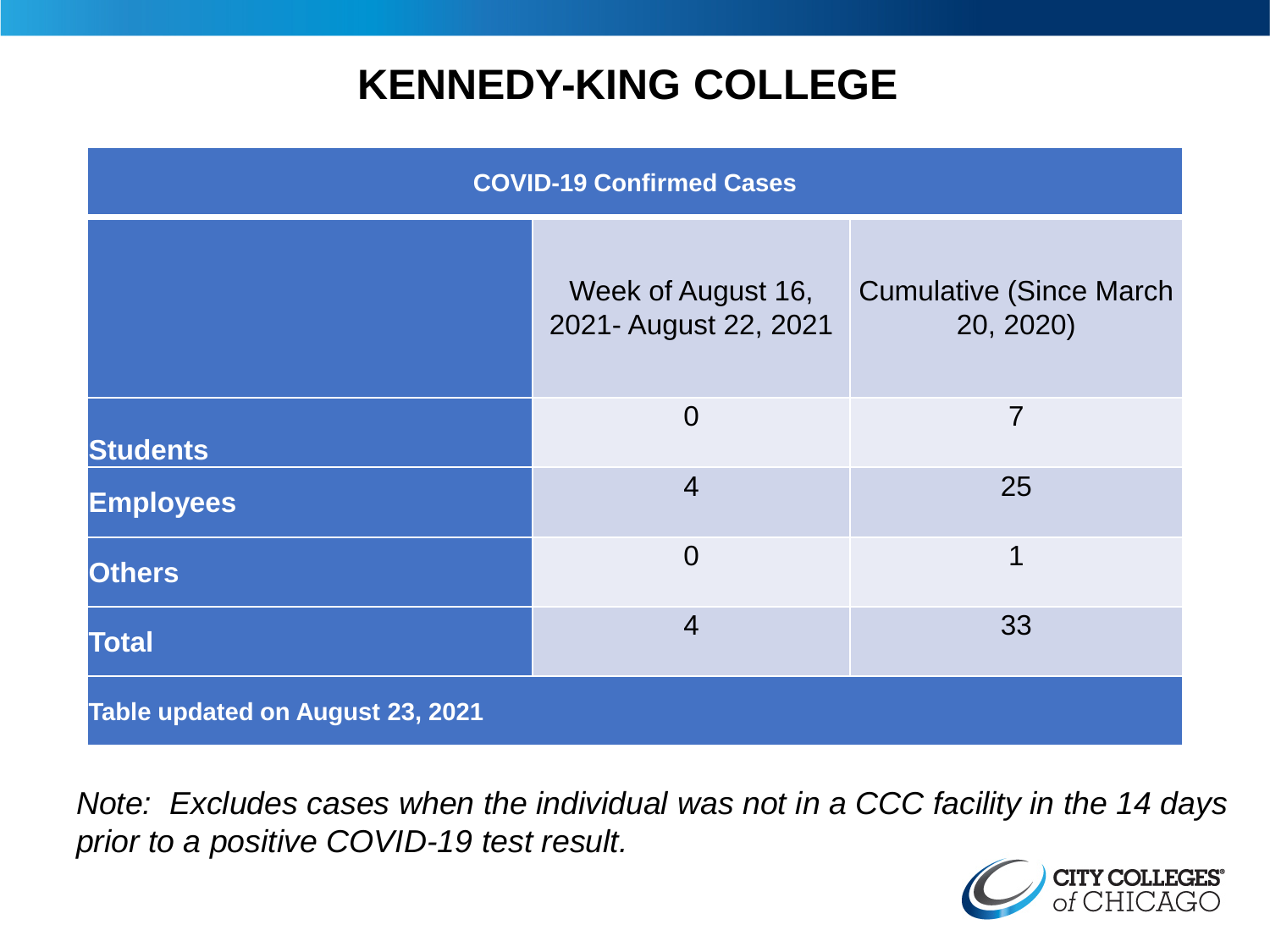# **MALCOLM X COLLEGE**

| <b>COVID-19 Confirmed Cases</b>  |                                             |                                              |
|----------------------------------|---------------------------------------------|----------------------------------------------|
|                                  | Week of August 16,<br>2021- August 22, 2021 | <b>Cumulative (Since March)</b><br>20, 2020) |
| <b>Students</b>                  | $\overline{0}$                              | 21                                           |
| <b>Employees</b>                 | $\overline{0}$                              | 25                                           |
| <b>Others</b>                    | $\overline{0}$                              | $\overline{2}$                               |
| <b>Total</b>                     | $\Omega$                                    | 48                                           |
| Table updated on August 23, 2021 |                                             |                                              |

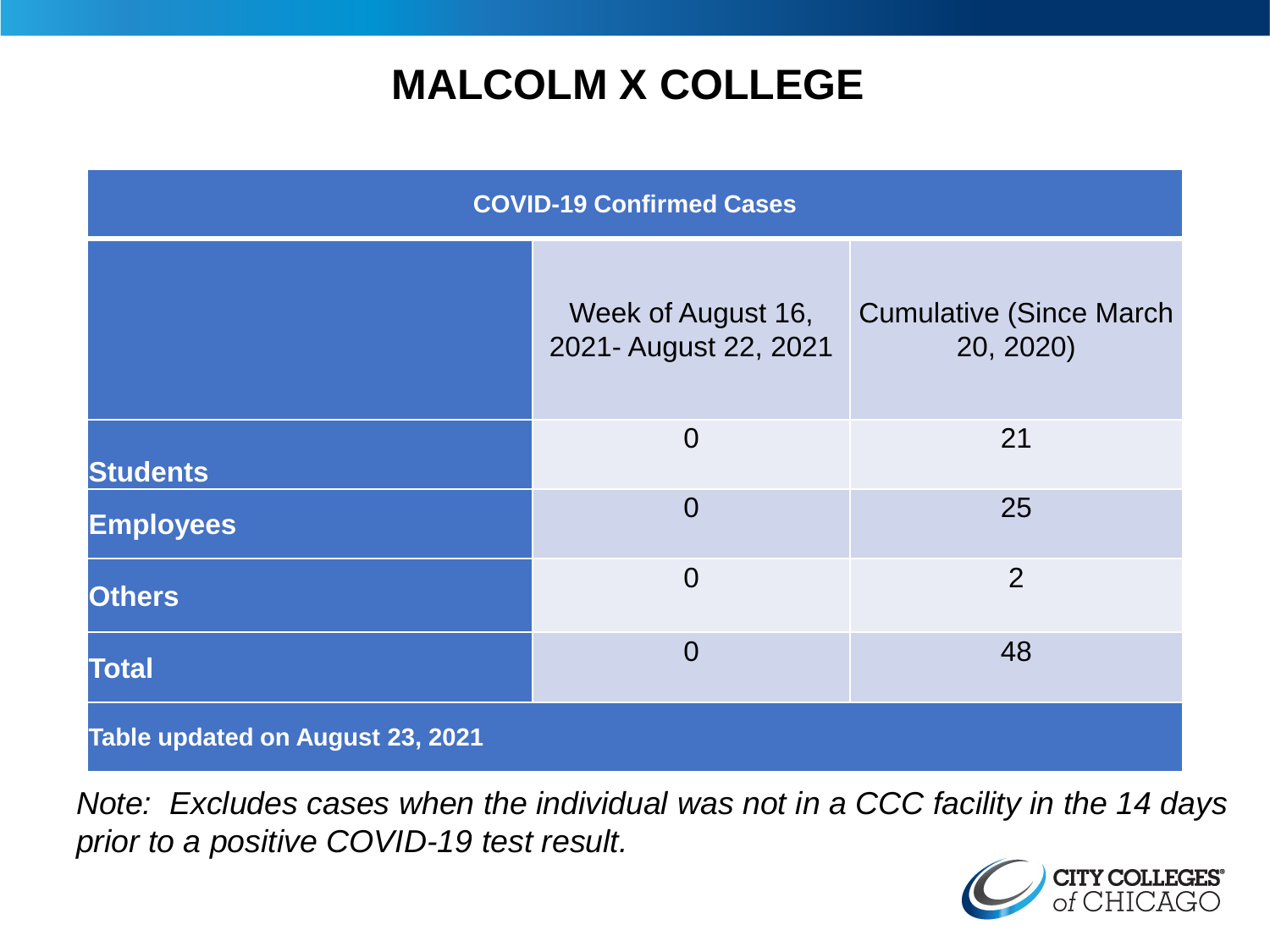# **OLIVE-HARVEY COLLEGE**

| <b>COVID-19 Confirmed Cases</b>  |                                             |                                              |
|----------------------------------|---------------------------------------------|----------------------------------------------|
|                                  | Week of August 16,<br>2021- August 22, 2021 | <b>Cumulative (Since March)</b><br>20, 2020) |
| <b>Students</b>                  | $\overline{0}$                              | 2                                            |
| <b>Employees</b>                 | $\overline{0}$                              | 21                                           |
| <b>Others</b>                    | $\overline{0}$                              | 2                                            |
| <b>Total</b>                     | $\overline{0}$                              | 25                                           |
| Table updated on August 23, 2021 |                                             |                                              |

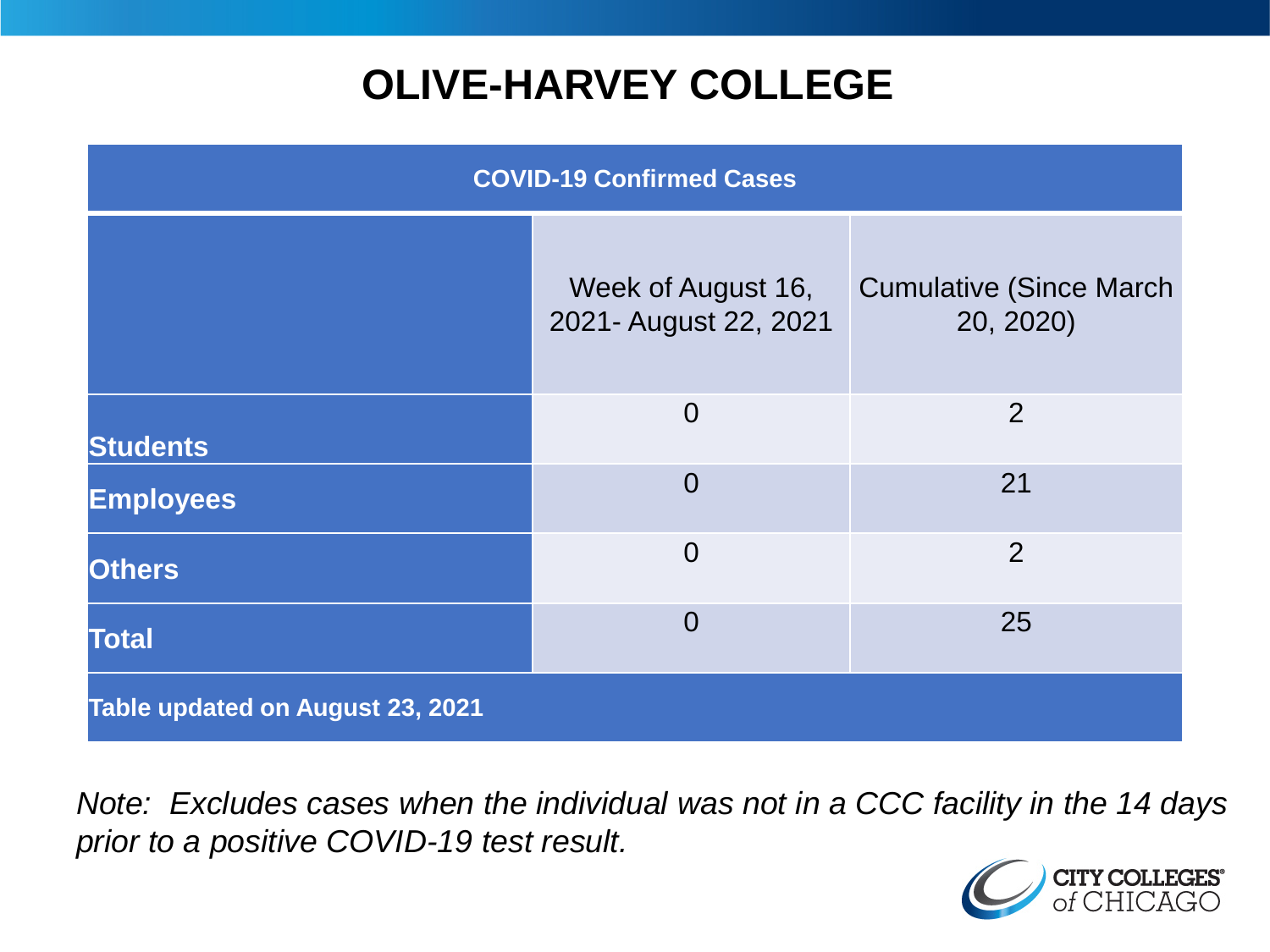### **TRUMAN COLLEGE**

| <b>COVID-19 Confirmed Cases</b>  |                                             |                                              |
|----------------------------------|---------------------------------------------|----------------------------------------------|
|                                  | Week of August 16,<br>2021- August 22, 2021 | <b>Cumulative (Since March)</b><br>20, 2020) |
| <b>Students</b>                  | $\overline{0}$                              | 5                                            |
| <b>Employees</b>                 | $\overline{0}$                              | 18                                           |
| <b>Others</b>                    | $\overline{0}$                              | $\overline{0}$                               |
| <b>Total</b>                     | $\overline{0}$                              | 23                                           |
| Table updated on August 23, 2021 |                                             |                                              |

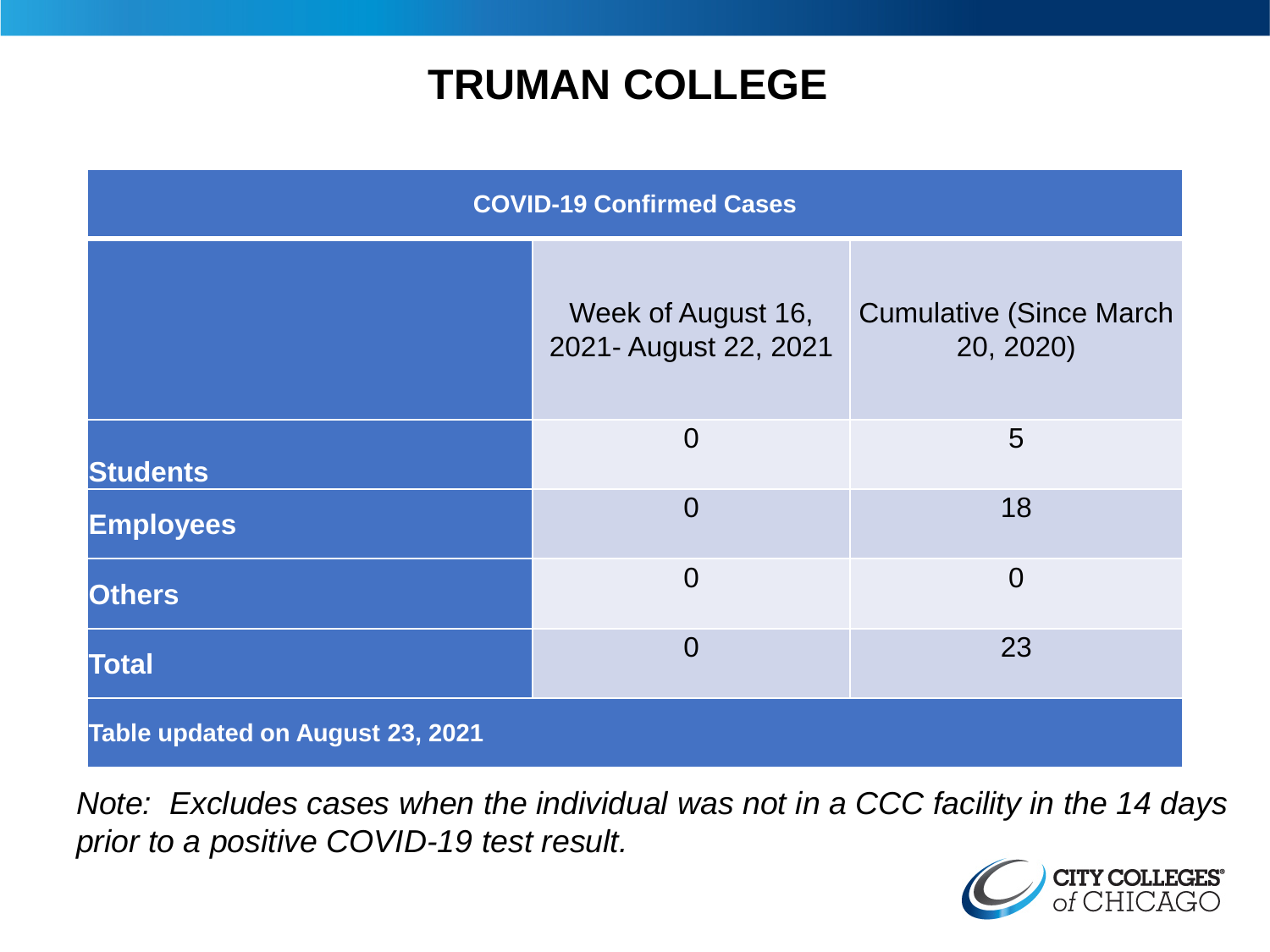### **WRIGHT COLLEGE**

| <b>COVID-19 Confirmed Cases</b>  |                                             |                                              |
|----------------------------------|---------------------------------------------|----------------------------------------------|
|                                  | Week of August 16,<br>2021- August 22, 2021 | <b>Cumulative (Since March)</b><br>20, 2020) |
| <b>Students</b>                  | $\overline{0}$                              | 1                                            |
| <b>Employees</b>                 | $\overline{0}$                              | 17                                           |
| <b>Others</b>                    | $\overline{0}$                              | $\overline{0}$                               |
| <b>Total</b>                     | $\overline{0}$                              | 18                                           |
| Table updated on August 23, 2021 |                                             |                                              |